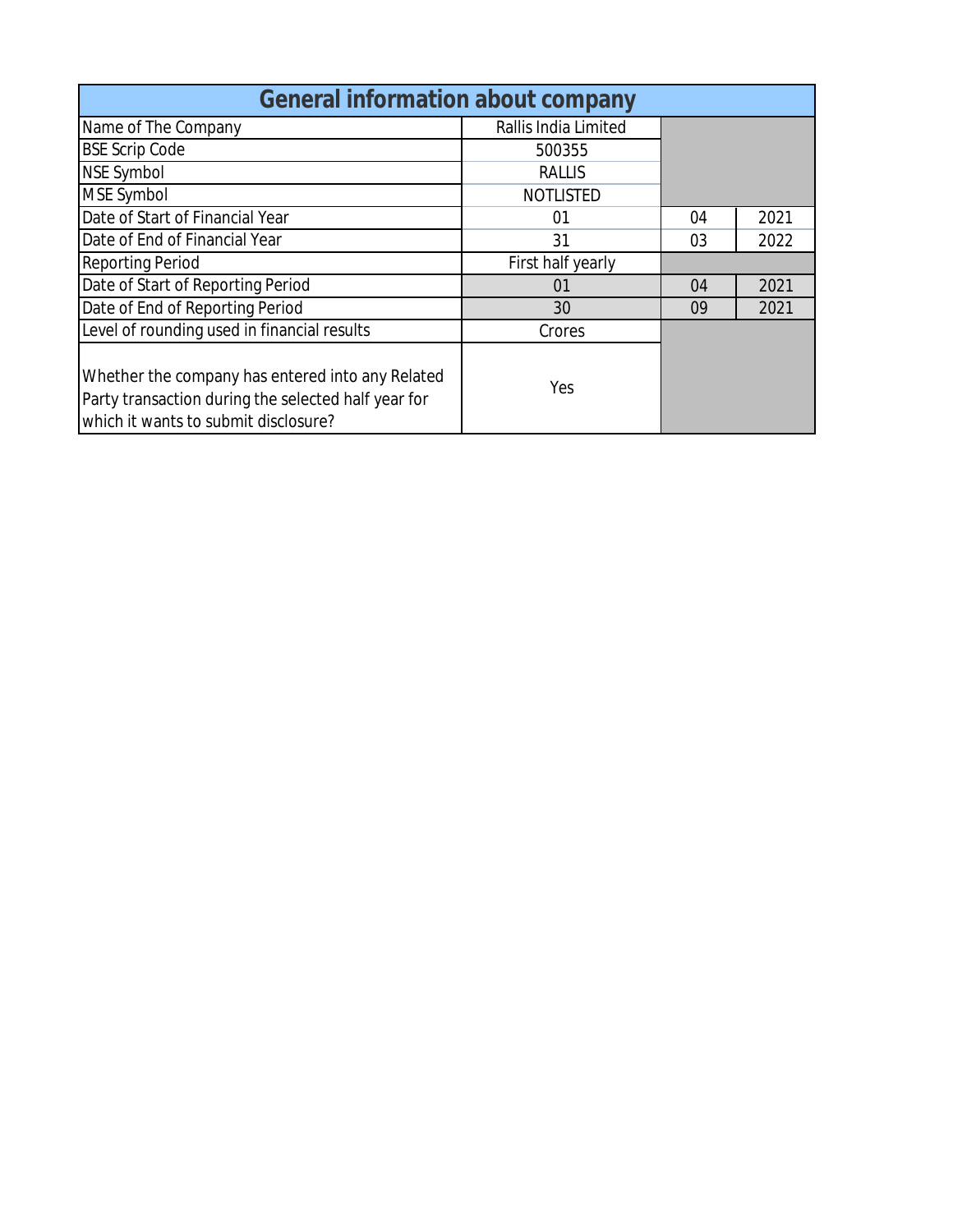|                | <b>Related party transactions</b>                                                        |                                                 |                                         |                       |  |  |  |  |  |  |  |  |
|----------------|------------------------------------------------------------------------------------------|-------------------------------------------------|-----------------------------------------|-----------------------|--|--|--|--|--|--|--|--|
|                | A. Details of related party                                                              |                                                 |                                         |                       |  |  |  |  |  |  |  |  |
| Sr             | Name of the related party                                                                | Categories of related parties                   | description of relationship             | CIN of related party  |  |  |  |  |  |  |  |  |
|                | Tata Chemicals International Pte. Limited                                                | Other related party                             | Subsidiary of Holding Company           |                       |  |  |  |  |  |  |  |  |
| 2              | Tata AIG General Insurance                                                               | Other related party                             | Subsidiary of Tata Sons Private Limited | U85110MH2000PLC128425 |  |  |  |  |  |  |  |  |
| 3              | Tata Chemicals Limited                                                                   | Parent                                          | Holding Company                         | L24239MH1939PLC002893 |  |  |  |  |  |  |  |  |
| 4              | Tata Teleservices Limited                                                                | Other related party                             | Subsidiary of Tata Sons Private Limited | U74899DL1995PLC066685 |  |  |  |  |  |  |  |  |
| 5              | <b>Tata Sons Private Limited</b>                                                         | Promoters                                       | Investor of Parent Company              | U99999MH1917PTC000478 |  |  |  |  |  |  |  |  |
| 6              | Tata Consultancy Services Limited                                                        | Other related party                             | Subsidiary of Tata Sons Private Limited | L22210MH1995PLC084781 |  |  |  |  |  |  |  |  |
| $\overline{7}$ | Rallis India Limited Provident Fund                                                      | Other related party                             | Post employment benefit plans           |                       |  |  |  |  |  |  |  |  |
| 8              | Rallis India Limited Management/ Non<br>Management Staff Gratuity Fund                   | Other related party                             | Post employment benefit plans           |                       |  |  |  |  |  |  |  |  |
| 9              | Rallis India Limited Senior Assistants/ Executive<br><b>Staff Super Annuation Scheme</b> | Other related party                             | Post employment benefit plans           |                       |  |  |  |  |  |  |  |  |
| 10             | Mr Sanjiv Lal                                                                            | Key management personnel of entity or<br>parent | Key Management Personnel                |                       |  |  |  |  |  |  |  |  |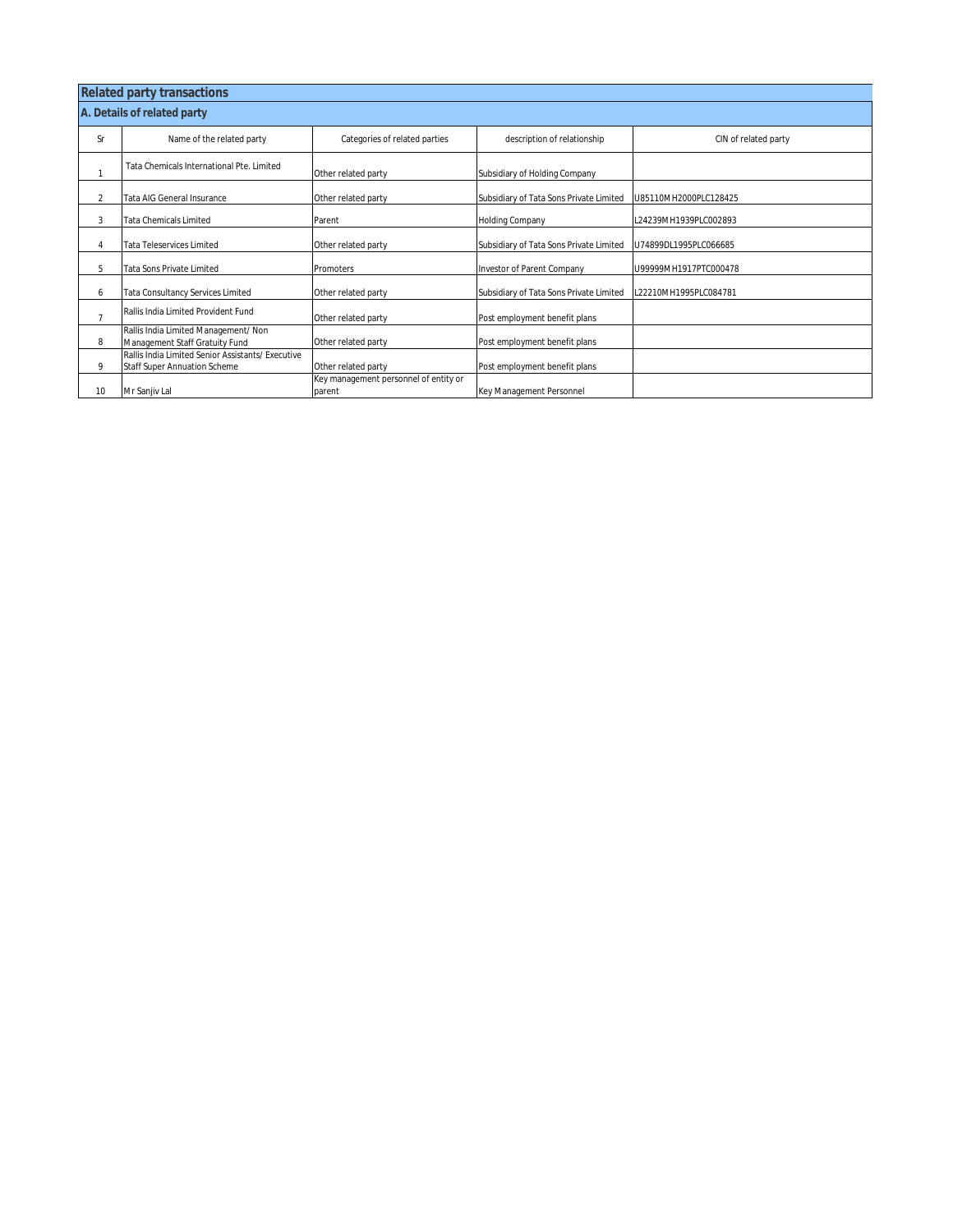| <b>Related party transactions</b>               |                                                                                          |                                |                            |                          |  |                                                                  |      |        |  |  |  |  |
|-------------------------------------------------|------------------------------------------------------------------------------------------|--------------------------------|----------------------------|--------------------------|--|------------------------------------------------------------------|------|--------|--|--|--|--|
| <b>B. Details of related party transactions</b> |                                                                                          |                                |                            |                          |  |                                                                  |      |        |  |  |  |  |
| Sr                                              | Name of the related party                                                                | Purchase of goods and services | Sale of goods and services | Purchase of fixed assets |  | Sale of fixed assets Rendering of services Receiving of services |      | Leases |  |  |  |  |
|                                                 | Tata Chemicals International Pte. Limited                                                |                                | 42.47                      |                          |  |                                                                  |      |        |  |  |  |  |
|                                                 | Tata AIG General Insurance                                                               |                                |                            |                          |  |                                                                  | 0.02 |        |  |  |  |  |
| 3                                               | <b>Tata Chemicals Limited</b>                                                            | 3.88                           |                            |                          |  |                                                                  | 0.83 | 5.89   |  |  |  |  |
|                                                 | <b>Tata Teleservices Limited</b>                                                         |                                |                            |                          |  |                                                                  | 0.02 |        |  |  |  |  |
| 5                                               | Tata Sons Private Limited                                                                |                                |                            |                          |  |                                                                  | 6.93 |        |  |  |  |  |
| 6                                               | Tata Consultancy Services Limited                                                        |                                |                            |                          |  |                                                                  | 1.59 |        |  |  |  |  |
| $\mathbf{z}$                                    | Rallis India Limited Provident Fund                                                      |                                |                            |                          |  |                                                                  |      |        |  |  |  |  |
| 8                                               | Rallis India Limited Management/ Non Management<br>Staff Gratuity Fund                   |                                |                            |                          |  |                                                                  |      |        |  |  |  |  |
| $\circ$                                         | Rallis India Limited Senior Assistants/ Executive Staff<br><b>Super Annuation Scheme</b> |                                |                            |                          |  |                                                                  |      |        |  |  |  |  |
| 10                                              | Mr Sanjiv Lal                                                                            |                                |                            |                          |  |                                                                  |      |        |  |  |  |  |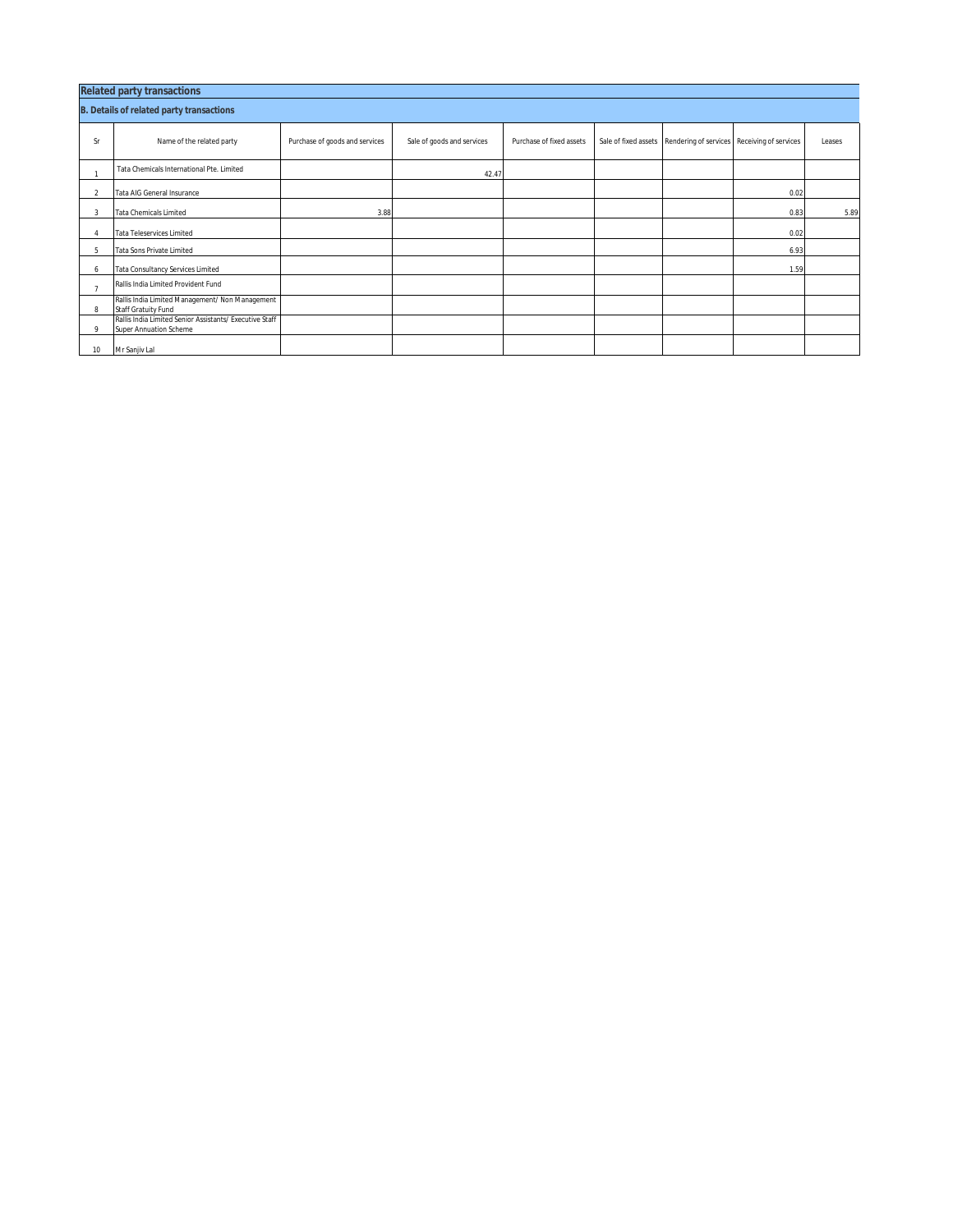|                | <b>Related party transactions</b>                                                    |                             |                             |                             |                                              |                                               |  |                                          |                                       |                      |                                       |                          |                                                  |                                   |                    |                               |               |                                                                        |                                                                         |
|----------------|--------------------------------------------------------------------------------------|-----------------------------|-----------------------------|-----------------------------|----------------------------------------------|-----------------------------------------------|--|------------------------------------------|---------------------------------------|----------------------|---------------------------------------|--------------------------|--------------------------------------------------|-----------------------------------|--------------------|-------------------------------|---------------|------------------------------------------------------------------------|-------------------------------------------------------------------------|
|                | <b>B. Details of related party transactions</b>                                      |                             |                             |                             |                                              |                                               |  |                                          |                                       |                      |                                       |                          |                                                  |                                   |                    |                               |               |                                                                        |                                                                         |
| S              | Name of the related party                                                            | Loans and<br>advances given | Loans and<br>advances taken | Loans and<br>advances given | Loans and<br>that are repaid that are repaid | advances taken Deposits placed Deposits taken |  | Transfer of<br>research &<br>development | Fransfers under<br>lease<br>agreement | Equity<br>investment | Impairment in<br>equity<br>investment | bad or<br>doubtful debts | Expense for Guarantees or<br>collateral<br>given | Guarantees or<br>collateral taken | Interest<br>income | Interest paid Dividend income | Dividend paid | Management<br>contracts<br>including for<br>deputation of<br>employees | Settlement of<br>liabilities by<br>entity on behalf<br>of related party |
|                | Tata Chemicals International Pte.<br>Limited                                         |                             |                             |                             |                                              |                                               |  |                                          |                                       |                      |                                       |                          |                                                  |                                   |                    |                               |               |                                                                        |                                                                         |
| <sup>2</sup>   | Tata AIG General Insurance                                                           |                             |                             |                             |                                              |                                               |  |                                          |                                       |                      |                                       |                          |                                                  |                                   |                    |                               |               |                                                                        |                                                                         |
| $\overline{3}$ | Tata Chemicals Limited                                                               |                             |                             |                             |                                              |                                               |  |                                          |                                       |                      |                                       |                          |                                                  |                                   |                    |                               |               |                                                                        |                                                                         |
| $\sim$         | Tata Teleservices Limited                                                            |                             |                             |                             |                                              |                                               |  |                                          |                                       |                      |                                       |                          |                                                  |                                   |                    |                               |               |                                                                        |                                                                         |
| 5              | Tata Sons Private Limited                                                            |                             |                             |                             |                                              |                                               |  |                                          |                                       |                      |                                       |                          |                                                  |                                   |                    |                               |               |                                                                        |                                                                         |
| 6              | Tata Consultancy Services Limited                                                    |                             |                             |                             |                                              |                                               |  |                                          |                                       |                      |                                       |                          |                                                  |                                   |                    |                               |               |                                                                        |                                                                         |
| $\overline{7}$ | Rallis India Limited Provident Fund                                                  |                             |                             |                             |                                              |                                               |  |                                          |                                       |                      |                                       |                          |                                                  |                                   |                    |                               |               |                                                                        |                                                                         |
| 8              | Rallis India Limited Management/<br>Non Management Staff Gratuity<br>Fund            |                             |                             |                             |                                              |                                               |  |                                          |                                       |                      |                                       |                          |                                                  |                                   |                    |                               |               |                                                                        |                                                                         |
| 9              | Rallis India Limited Senior<br>Assistants/ Executive Staff Super<br>Annuation Scheme |                             |                             |                             |                                              |                                               |  |                                          |                                       |                      |                                       |                          |                                                  |                                   |                    |                               |               |                                                                        |                                                                         |
| 10             | Mr Saniiv Lal                                                                        |                             |                             |                             |                                              |                                               |  |                                          |                                       |                      |                                       |                          |                                                  |                                   |                    |                               |               |                                                                        |                                                                         |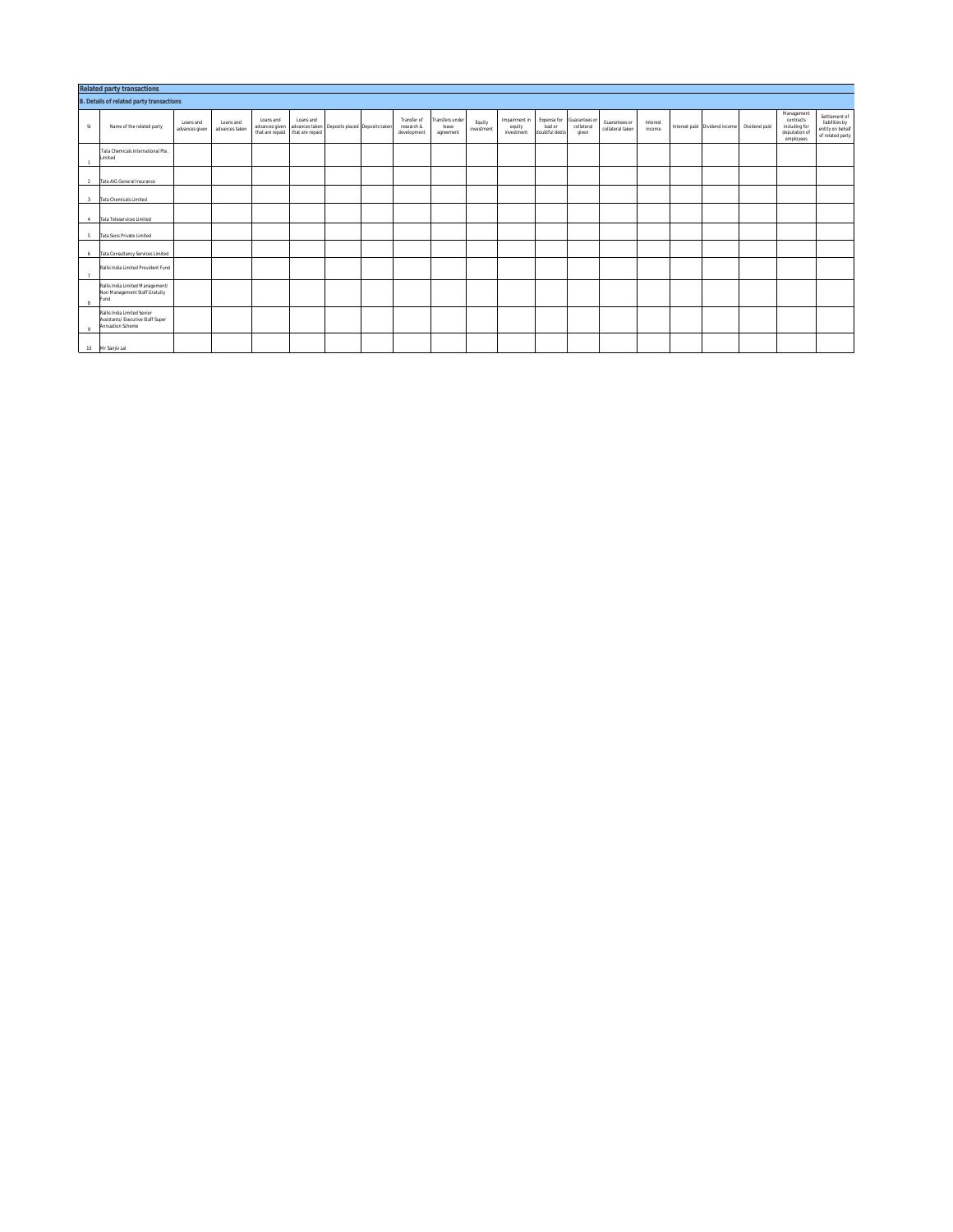|                | A. Details of related party                                                       | Remuneration                    |                             |                          |                         |                         |        |  |  |  |  |
|----------------|-----------------------------------------------------------------------------------|---------------------------------|-----------------------------|--------------------------|-------------------------|-------------------------|--------|--|--|--|--|
| <b>Sr</b>      | Name of the related party                                                         | Short term employee<br>benefits | Post employment<br>benefits | Other long-term benefits | Termination<br>benefits | Share based<br>payments | Others |  |  |  |  |
| $\mathbf{1}$   | Tata Chemicals International Pte. Limited                                         |                                 |                             |                          |                         |                         |        |  |  |  |  |
| $\overline{2}$ | Tata AIG General Insurance                                                        |                                 |                             |                          |                         |                         |        |  |  |  |  |
| 3              | <b>Tata Chemicals Limited</b>                                                     |                                 |                             |                          |                         |                         |        |  |  |  |  |
| $\overline{A}$ | <b>Tata Teleservices Limited</b>                                                  |                                 |                             |                          |                         |                         |        |  |  |  |  |
| 5              | <b>Tata Sons Private Limited</b>                                                  |                                 |                             |                          |                         |                         |        |  |  |  |  |
| 6              | Tata Consultancy Services Limited                                                 |                                 |                             |                          |                         |                         |        |  |  |  |  |
| $\overline{7}$ | Rallis India Limited Provident Fund                                               |                                 |                             |                          |                         |                         | 4.95   |  |  |  |  |
| 8              | Rallis India Limited Management/ Non<br>Management Staff Gratuity Fund            |                                 |                             |                          |                         |                         | 0.33   |  |  |  |  |
| $\mathbf{Q}$   | Rallis India Limited Senior Assistants/<br>Executive Staff Super Annuation Scheme |                                 |                             |                          |                         |                         | 1.53   |  |  |  |  |
| 10             | Mr Sanjiv Lal                                                                     | 0.85                            | 0.10                        |                          |                         |                         |        |  |  |  |  |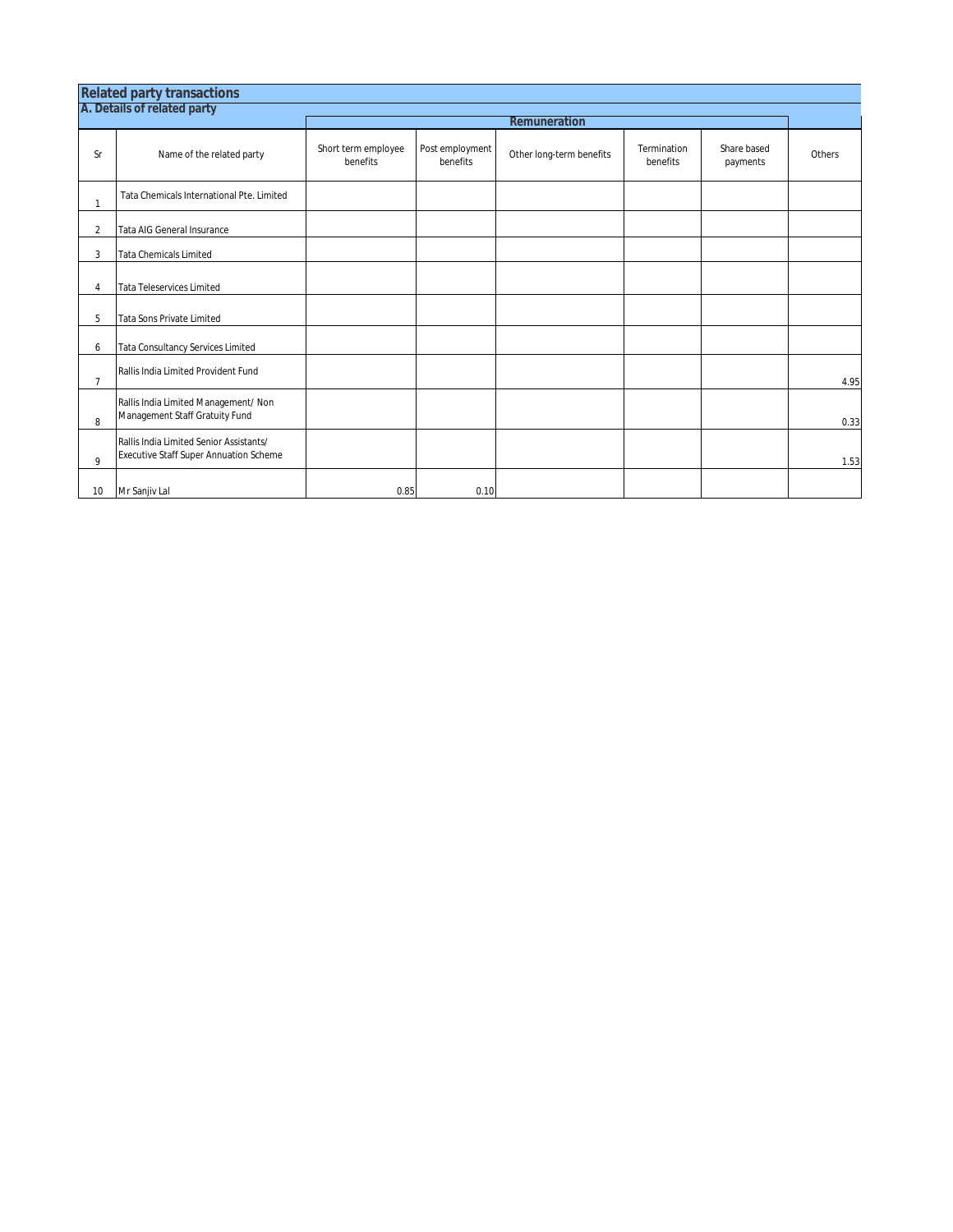|         | <b>Related party transactions</b>                                                        |             |            |         |            |         |                          |                          |            |                 |            |                |            |
|---------|------------------------------------------------------------------------------------------|-------------|------------|---------|------------|---------|--------------------------|--------------------------|------------|-----------------|------------|----------------|------------|
|         | <b>C. Outstanding balances</b>                                                           |             |            |         |            |         |                          |                          |            |                 |            |                |            |
|         |                                                                                          | Receivables |            |         | Payables   |         | Loans and advances given | Loans and advances taken |            | Deposits placed |            | Deposits taken |            |
| Sr      | Name of the related party                                                                | Secured     | Un Secured | Secured | Un Secured | Secured | Un Secured               | Secured                  | Un Secured | Secured         | Un Secured | Secured        | Un Secured |
|         | Tata Chemicals International Pte. Limited                                                |             | 10.60      |         |            |         |                          |                          |            |                 |            |                |            |
| 2       | Tata AIG General Insurance                                                               |             |            |         | 0.00       |         |                          |                          |            |                 |            |                |            |
| 3       | <b>Tata Chemicals Limited</b>                                                            |             |            |         | 108.12     |         |                          |                          |            |                 |            |                |            |
|         | <b>Tata Teleservices Limited</b>                                                         |             |            |         | 0.00       |         |                          |                          |            |                 |            |                |            |
| 5       | <b>Tata Sons Private Limited</b>                                                         |             |            |         |            |         |                          |                          |            |                 |            |                |            |
| 6       | Tata Consultancy Services Limited                                                        |             |            |         | 0.26       |         |                          |                          |            |                 |            |                |            |
|         | Rallis India Limited Provident Fund                                                      |             |            |         |            |         |                          |                          |            |                 |            |                |            |
| 8       | Rallis India Limited Management/ Non<br>Management Staff Gratuity Fund                   |             |            |         |            |         |                          |                          |            |                 |            |                |            |
| $\circ$ | Rallis India Limited Senior Assistants/ Executive<br><b>Staff Super Annuation Scheme</b> |             |            |         |            |         |                          |                          |            |                 |            |                |            |
| 10      | Mr Sanjiv Lal                                                                            |             |            |         |            |         |                          |                          |            |                 |            |                |            |